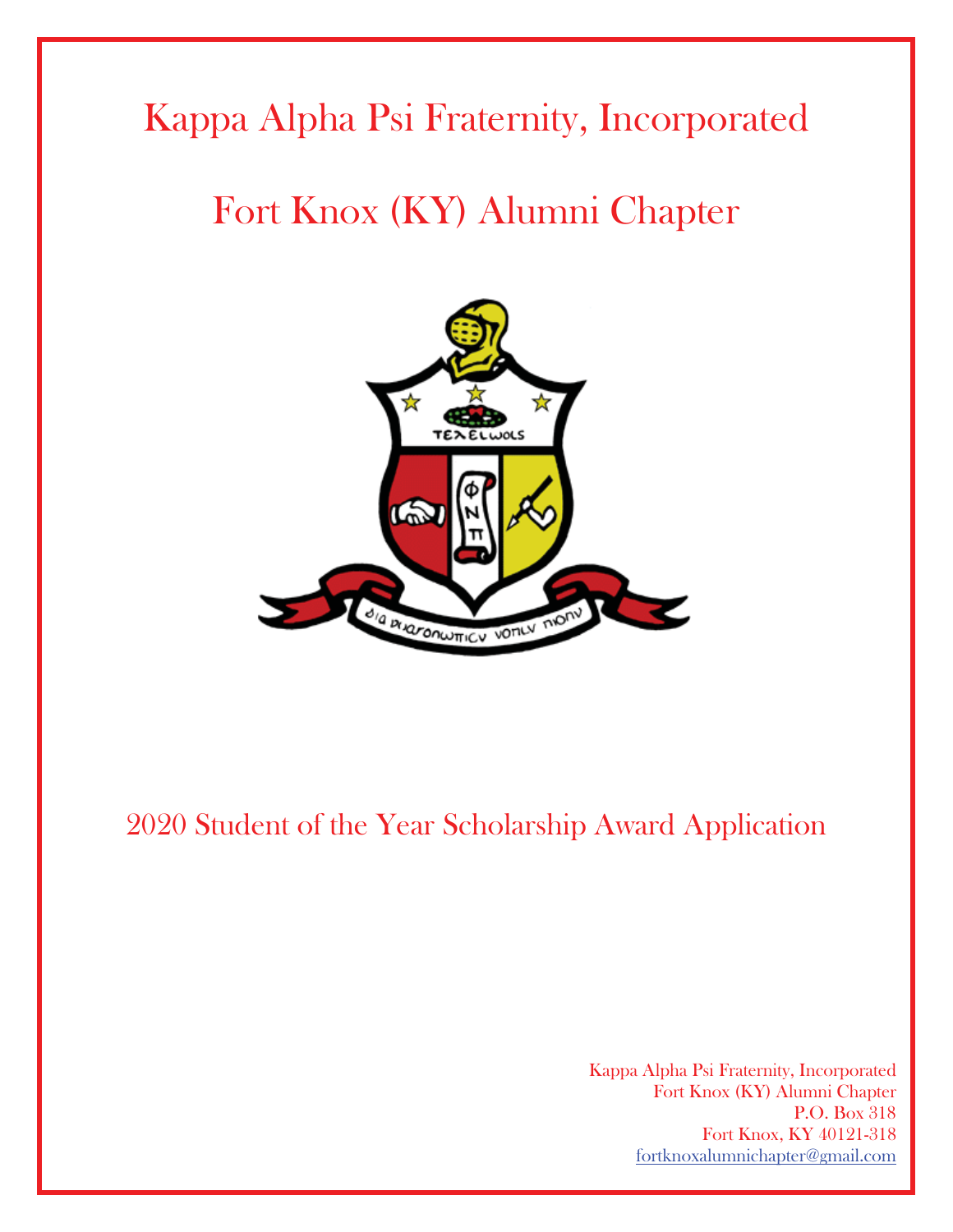



Dear Students, Parents, and Guardians:

The Fort Knox Alumni Chapter of Kappa Alpha Psi Fraternity, Inc. is accepting applications for our Annual Student of the Year Scholarship Award for 2020 High School Males who are seniors.

Please see the attached application materials for details. The application deadline is May 17, 2019.

All applications will be reviewed and graded at that time and ranked in order. The top two student applicants will be awarded a one-time \$250 Student of the Year Award. The winners will be presented a Check on 12 June 2020 @ Meadow View Elementary school in Radcliff KY.

Please take this time to review the application and we encourage your high school male seniors to apply.

Thank You,

Vince Blackmon

Vince Blackmon President, Fort Knox (KY) Alumni Chapter Kappa Alpha Psi Fraternity, Inc.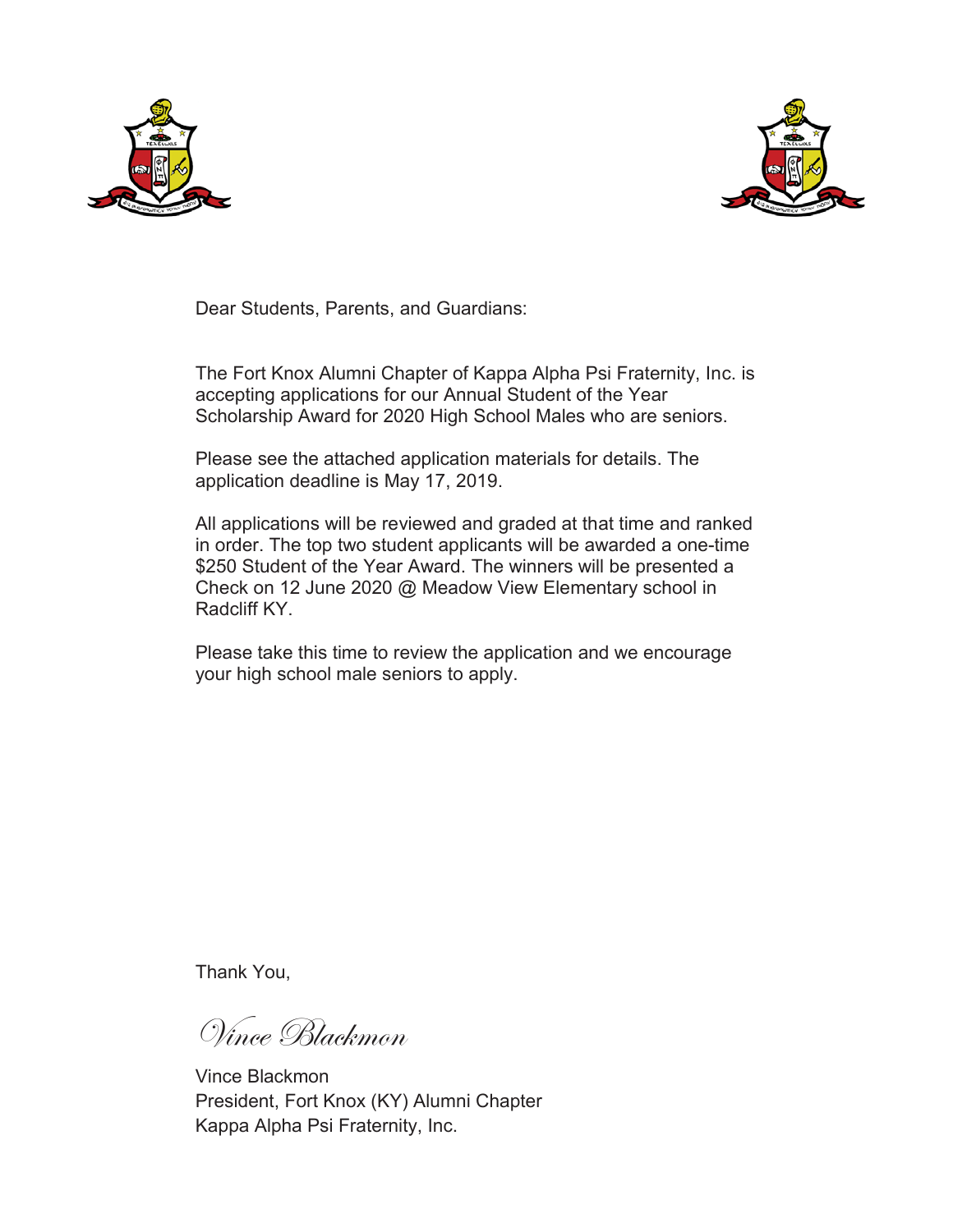

#### QUALIFICATIONS FOR ELIGIBILITY

Qualified applicants must:

- Be a male high school senior who will graduate in the spring of current school year.
- $\bullet$  Have a grade point average of at least 2.8 on a 4.0 scale.
- Minority Student

#### AREAS TO BE JUDGED

- x Awareness: Awareness of events in all aspects of life: politics, education, world affairs, etc.
- Career Preparation: As evidenced by your personal statement and academic preparation.
- Scholarship: Grade point average will be determined by official transcript.
- School/Community Activities: A listing of school and community activities, organizational memberships, and offices held, etc.

#### APPLICATION PROCESS

- Typed application. The application must be signed in blue ink.
- Official high school transcript (including SAT/ACT test scores)
- Completed Counselor Evaluation Form (included)
- x Two Professional Recommendations. Letters from teachers, mentors, or community/religious leaders are recommended. Letters should be placed in a sealed envelope and returned to the applicant for mailing with the application packet.
- **•** Personal Statement (Essay) of your goals for the future (at least  $250$  words typed,  $500$  words maximum)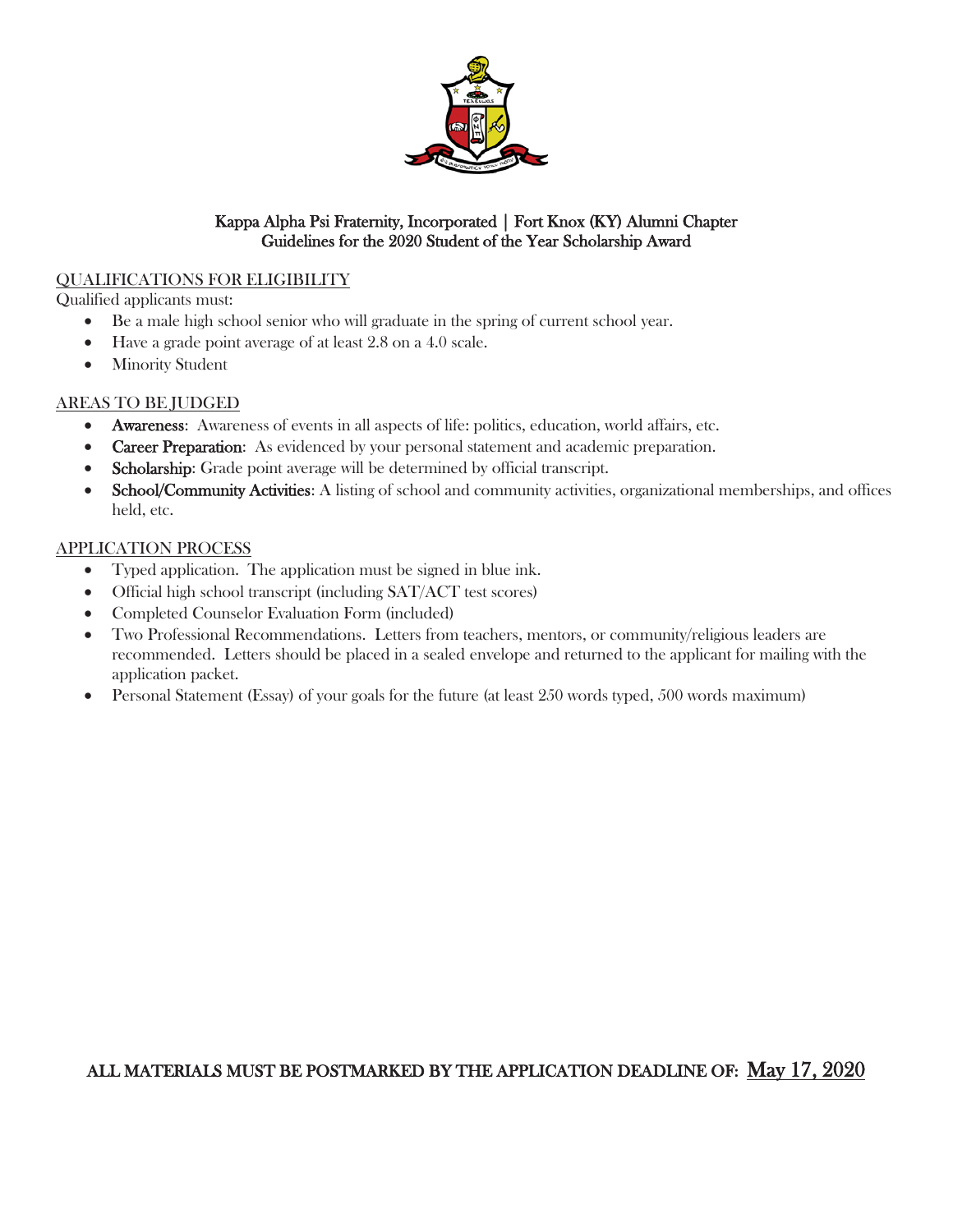

### DATA SHEET

| <b>NAME</b>                                                         |  |  |  |  |
|---------------------------------------------------------------------|--|--|--|--|
| <b>AGE</b>                                                          |  |  |  |  |
| <b>STREET ADDRESS</b>                                               |  |  |  |  |
| <b>CITY</b>                                                         |  |  |  |  |
| <b>STATE</b>                                                        |  |  |  |  |
| <b>ZIP CODE</b>                                                     |  |  |  |  |
| TELEPHONE (Best contact number)                                     |  |  |  |  |
| <b>E-MAIL ADDRESS</b>                                               |  |  |  |  |
| <b>HIGH SCHOOL</b>                                                  |  |  |  |  |
| <b>NAME OF PARENT OR GUARDIAN</b>                                   |  |  |  |  |
| PARENT/GUARDIAN CONTACT<br><b>NUMBER:</b>                           |  |  |  |  |
| LIST COMMUNITY ACTIVITIES (attach an additional page if necessary): |  |  |  |  |
|                                                                     |  |  |  |  |
| LIST SCHOOL ACTIVITIES, MEMBERSHIPS AND POSITIONS HELD (attach an   |  |  |  |  |
| additional page if necessary):                                      |  |  |  |  |
|                                                                     |  |  |  |  |
|                                                                     |  |  |  |  |
|                                                                     |  |  |  |  |

PERSONAL STATEMENT: In at least 250 words, but no more than 500 words (essay format), please discuss your goals (personal, academic, and career) for the future. Also, indicate why you should be chosen to receive the 2019 Student of the Year Scholarship Award.

#### (Please attach a separate personal statement-typed.)

I verify that the information provided in this document is accurate. Further, I understand that I will be disqualified should any information be found false.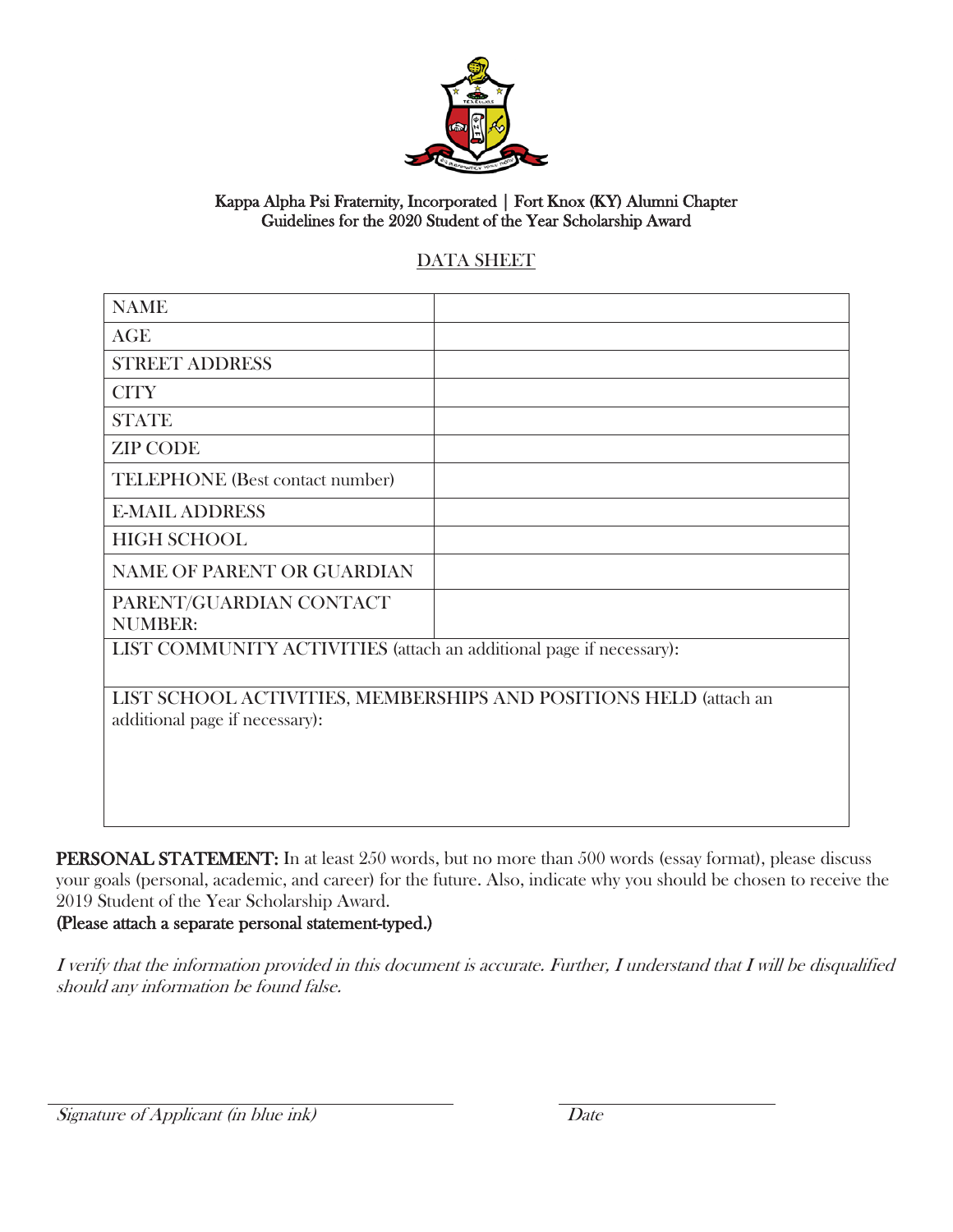

### TRANSCRIPT REQUEST FORM

\_\_\_\_\_\_\_\_\_\_\_\_\_\_\_\_\_\_\_\_\_\_\_\_\_\_\_\_\_\_\_\_\_\_\_\_\_\_\_ is a candidate for the Fort Knox (KY) Alumni Chapter of Kappa Alpha Psi, Student of the Year Scholarship Award. A copy of his transcript to date is required to evaluate his academic work for the contest. Kindly mail a copy of the transcript to:

2020 Student of the Year Committee Kappa Alpha Psi Fraternity, Incorporated Fort Knox (KY) Alumni Chapter P.O. Box 318 Fort Knox, KY 40121-318

\_\_\_\_\_\_\_\_\_\_\_\_\_\_\_\_\_\_\_\_\_\_\_\_\_\_\_\_\_\_\_\_\_\_\_ (Parent/Guardian Signature indicating approval)

\_\_\_\_\_\_\_\_\_\_\_\_\_\_\_\_\_\_\_\_\_\_\_\_\_\_\_\_\_\_\_\_\_\_\_\_

\_\_\_\_\_\_\_\_\_\_\_\_\_\_\_\_\_\_\_\_\_\_\_\_\_\_\_\_\_\_\_\_\_\_\_ Counselor's Signature (if required)

Date

(Candidate must include a completed copy of this form in the packet to indicate that he has requested a transcript.)